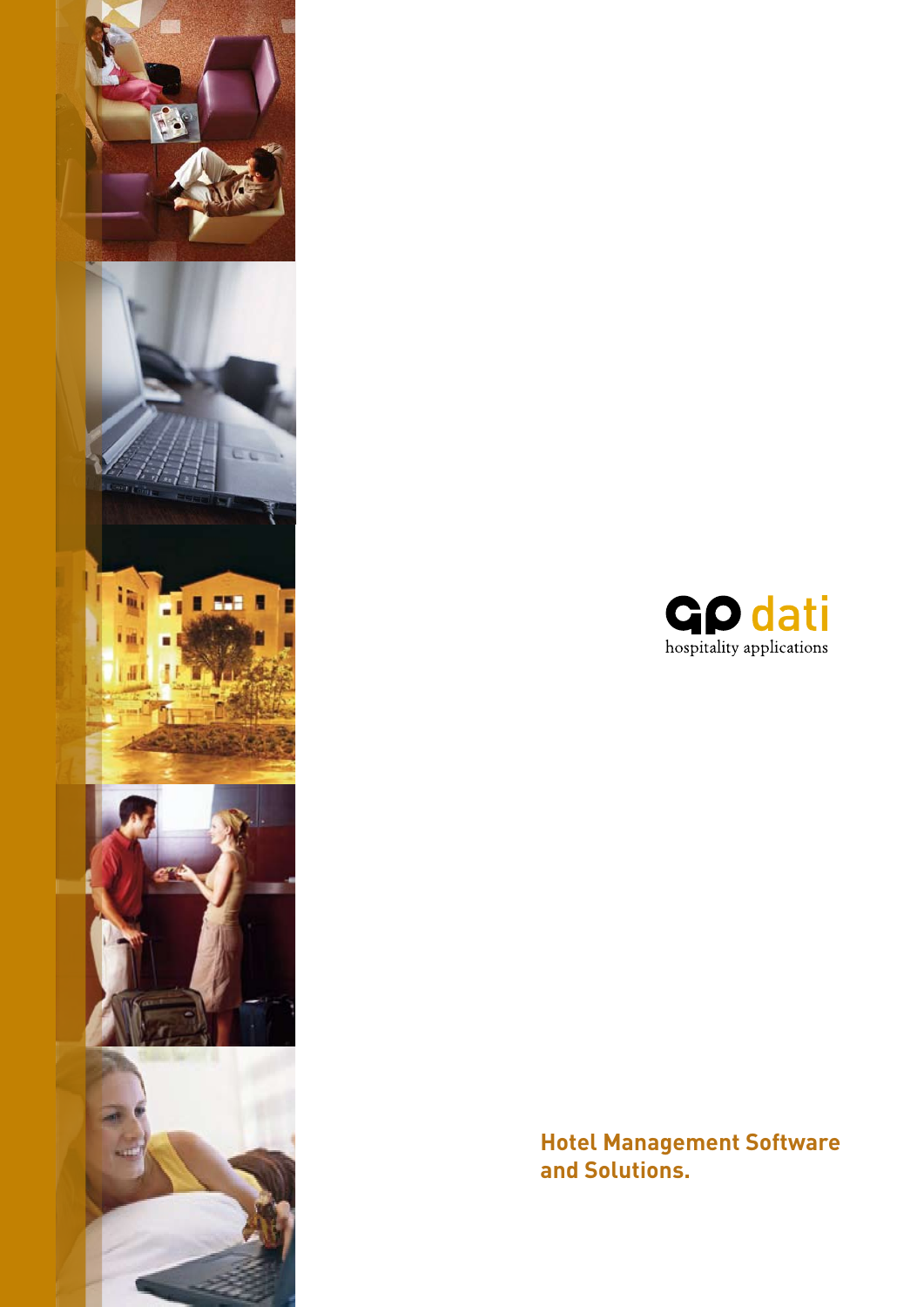

GP Dati Hotel Service SpA is a software house for the hotel sector which designs solutions for both the strategic and operating requirements of hospitality organizations:

≥ from independent hotels to major Italian and international chains

≥ from residences to tourist villages

≥ from consortia, such as reservation centers, to call centers.

The company's professional technical staff, who have gained their experience working in the hospitality sector, ensure a high level of specialization in resolving hotel management problems, the company's unique business objective.

The company in brief

≥ Number of customer hotels and hotel chains: about 900

≥ Market share in the 4-5 star segment: 25%

■ 24 hour, 7 days a week Customer support Hotline Area

- ≥ Market coverage: Europe
- ≥ Employees: 53



GP Dati deals with the

- ≥ design
- ≥ development
- ≥ installation
- ≥ consultancy
- ≥ training
- ≥ after-sales support
- ≥ hosting service delivery

of ICT for the tourism-hotel sector.



GP Dati concentrates its resources on strategic areas such as research and development and customer management.

The business organization is structured through work teams subdivided into:

≥ Production, Research and Development Area for the implementation of new solutions anticipating customer requirements

≥ Systems Area for the network and network implementations

≥ Customer Care Area dedicated to customer profiling and loyalty

≥ Administration and Control Area for corporate economic and financial management

≥ Marketing and Sales Area for transferring the best application solutions to the customer

≥ Consulting Area for defining the Business Processes generated by the technology investments

GP Dati is the only Italian company with a dedicated Telecommunication department. GP Telecom Engineering for Hotels is specialized in the design, dimensioning and installation of data/voice systems:

≥ Project Management Method Area - for complex projects **GP Dati** provides its own Project Leader who represents the official interface with the Customer and will be responsible for coordinating the GP Dati Team and for meeting the objectives assigned and the quality of the deliverables.

≥GP Sourcing Area for managing solutions and services in hosting mode, research into applications and technologies for the web and telecommunications area.

# Winning Design Aspects

≥ A design approach that is open and tailor-made for the customer.

It is the linchpin around which the business operates. We do not start with a pre-determined industrial software product that forces the user to adapt, rather with an open software product tailor-made for the particular needs of each individual user. In fact, the first thing we do is analyze the customer's business processes and then customize the solutions and services.

#### ≥ Maximum transfer of know how to the user.

Our quasi-obsessive objective is to achieve the maximum transfer of know-how from the software producer to



the user. Control of the system after the go-live has to transfer naturally to the customer.

#### ≥ A single partner for all technology solutions.

GP Dati offers itself as a Main Contractor for projects covering a broad range of requirements. Thanks to the interaction with the Pellegrini Group, GP Dati is the recognized partner also for telecommunications, generating an all-encompassing service in the most strategic sectors of hotel life.

- ≥ internet distribution;
- ≥ telephone switchboards;
- ≥ building automation;
- ≥ access control and video-surveillance security;

≥ development of local networks (LAN) , geographical networks (WAN) and virtual networks (VPN)

#### ≥ client oriented philosophy.

Scalable and modular solutions designed to achieve customer growth and provide them with sophisticated systems and solutions also in outsourcing mode. The customer can concentrate on managing the hotel. GP Dati will think of everything else. Thanks to the GP Hosting service, the web procedures and Customer data are hosted in GP Dati's Data Center, with high security and technical infrastructure parameters to ensure high standards to the customer at very low cost, both in terms of hardware investment and services.

## Partnership and collaboration

GP Dati works closely with international companies such as ORACLE, which ensure the high value of the technology adopted, and also with institutional Agencies such as the International Research Center for Tourism Economics (Ciset, Università Ca' Foscari in Venice) and business organization and consultancy companies.

#### ≥ Certifications: ISO 9001:2000

Certificate number IT06/ 0704 for design, development, installation, consultancy, training and after-sales ICT support in the hotel tourism sector.

### Sincert

Awarded by the international certification body SGS, under the supervision of the accreditation institute SINCERT, the quality certification is for GP Dati's 900 customers a guarantee of transparency in the supplier/customer relationship and a guarantee of efficiency and effectiveness in addressing and solving customers' problems.